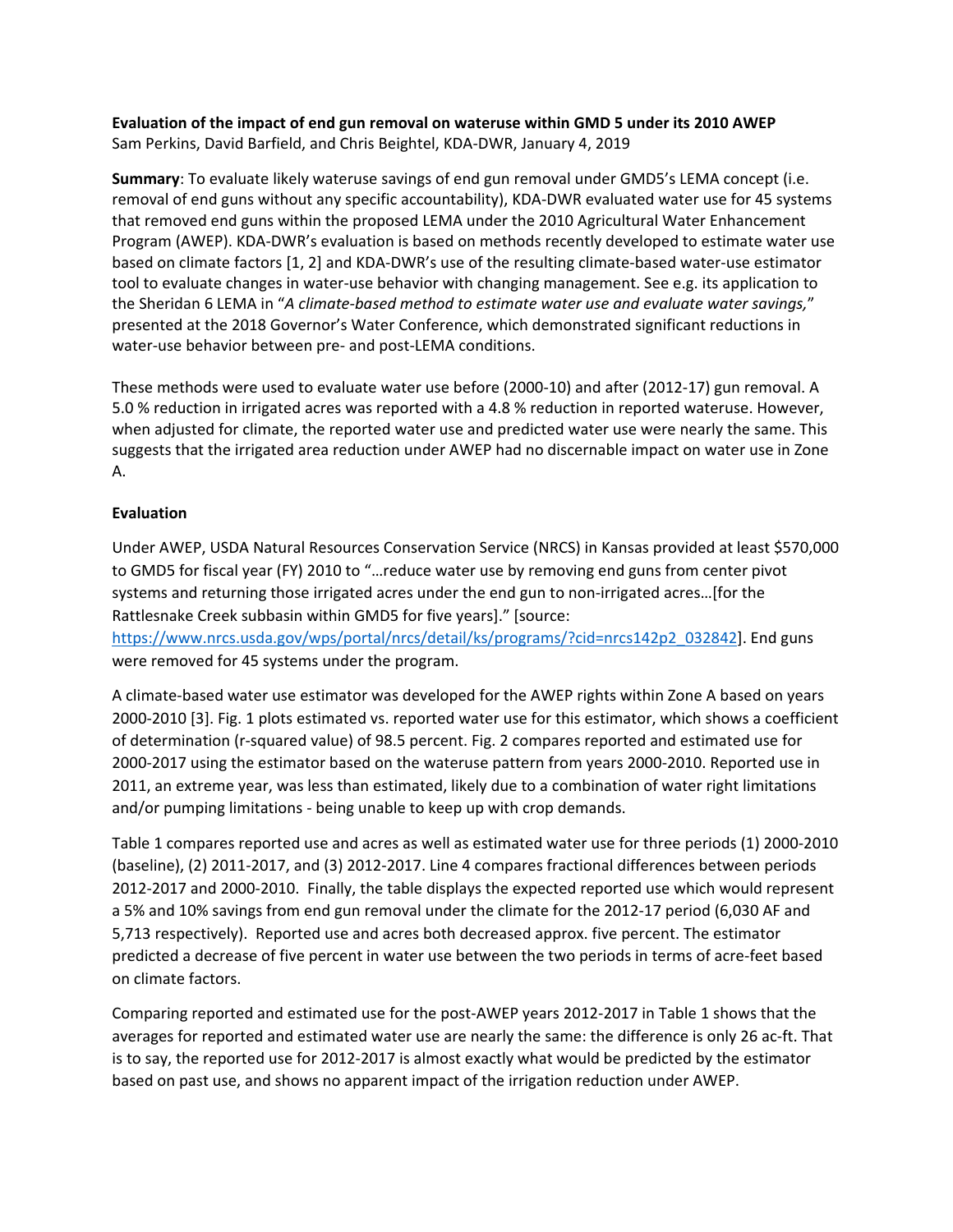Thus in contrast to the Sheridan 6 LEMA which showed a definite change in behavior with the LEMA implementation, this analysis can find no savings with the removal of end guns under AWEP.

In a separate analysis, KDA‐DWR found that the average use and use patterns of the AWEP and non‐ AWEP files within the Zone A were essentially identical.

|     | (A)                | (B)                 | (C)               | (D)                 | (E)                                               |
|-----|--------------------|---------------------|-------------------|---------------------|---------------------------------------------------|
|     | time period        | rep. use<br>acft/yr | reported<br>acres | est. use<br>acft/yr | change in<br>behavior<br>reported vs<br>estimated |
| (1) | 2000-2010          | 6,693               | 5,740             | 6,692               | <b>Baseline</b>                                   |
| (2) | 2011-2017          | 6,676               | 5,458             | 6,848               | $-2.58%$                                          |
| (3) | 2012-2017          | 6,374               | 5,453             | 6,348               | 0.41%                                             |
| (4) | row $(3-1)/1$      | $-4.76%$            | $-5.00%$          | $-5.15%$            |                                                   |
| (5) | with 5% reduction  |                     |                   | 6,030               | $-5.00%$                                          |
| (6) | with 10% reduction |                     |                   | 5,713               | $-10.00\%$                                        |

Table 1. Comparison of reported and estimated water use

Row (1) is the time period that was used to develop the relationship between climate and pumping, so it is called "Baseline" in cell (E)(1).

Row (2) shows the reported water use and acres along with the estimates of water use over 2011‐2017 given by the "Baseline" relationship. Cell (E)(2) reports that the reported water use was 2.58% less than what was predicted by the Baseline relationship. This is likely due to the extremely dry conditions in 2011 that saw water use limited by authorized quantity and in some cases by the inability of some irrigation systems to provide the rate needed to keep up with crop demand.

Row (3) removes 2011 from the data set. Again, it shows the reported water use and acres along with the estimates of water use over 2012‐2017 given by the "Baseline" relationship. Cell (B)(3) is average reported use for 2012‐2017. Cell (D)(3) is average use/yr estimated from the baseline relationship for 2012‐2017.

The Baseline relationship does not consider acres – or said another way, the Baseline relationship makes no assumptions about acres or irrigation practices and depends only on climate data.

As cell (C)(3) shows, the average number of irrigated acres 2012‐2017 is 5% less than in the Baseline period (C)(1). Any water savings caused by that reduction in acres would cause a deviation from the estimated use. Instead what we see is that the estimated use (D)(3) is almost the same as the reported use (B)(3). If the 5% reduction in acres between the Baseline period and the 2012‐2017 period had resulted in a 5% savings in water use, then the reported use would have been the value in (D)(5). Likewise, a 10% savings in water use would have resulted in (D)(6) reported water use.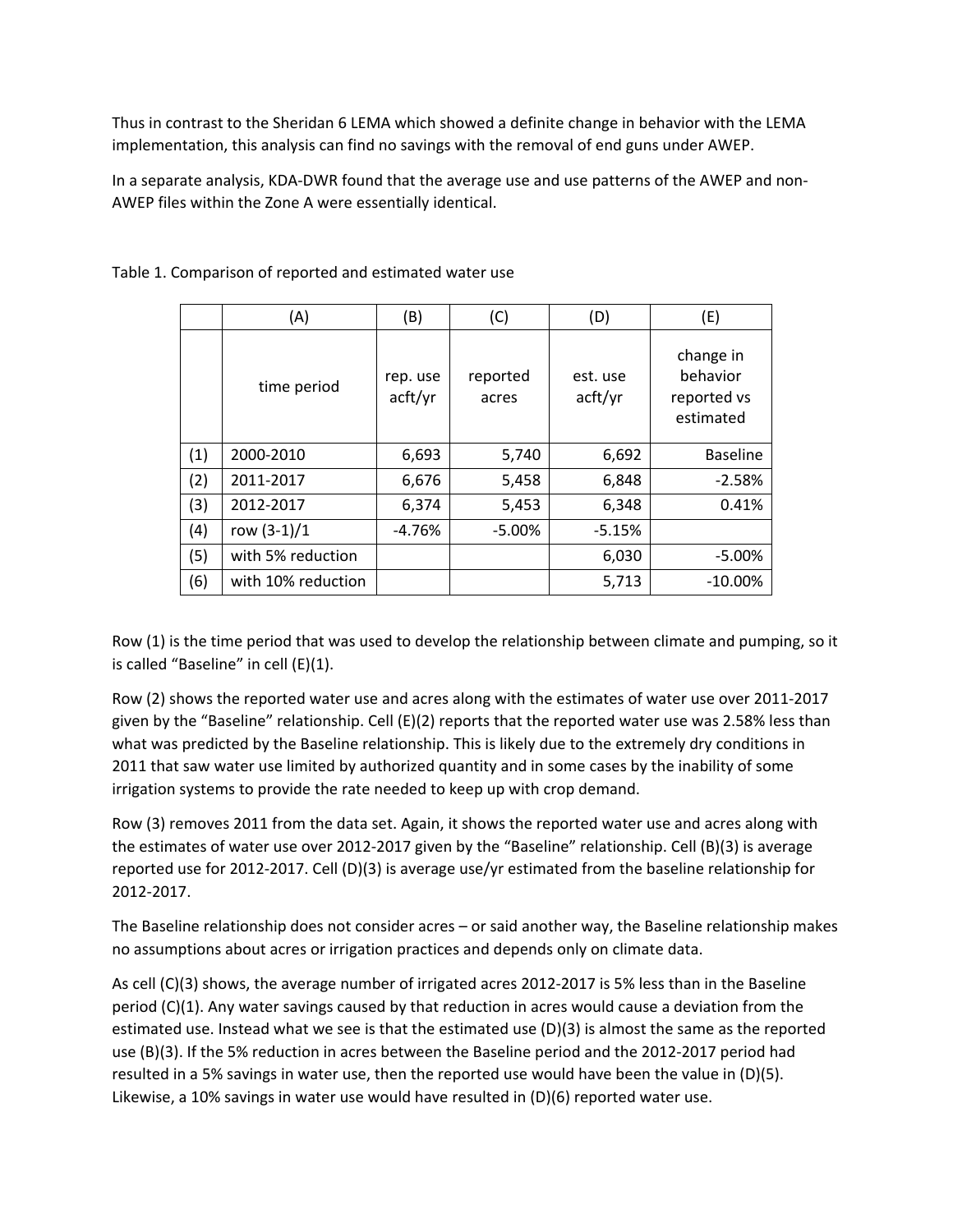

Fig. 1. Estimated vs. reported use for AWEP rights in Zone A, 2000‐2010 (inches).



Fig. 2. Comparison of reported and estimated use 1991‐2017. Estimator is based on data for years 2000‐ 2010.